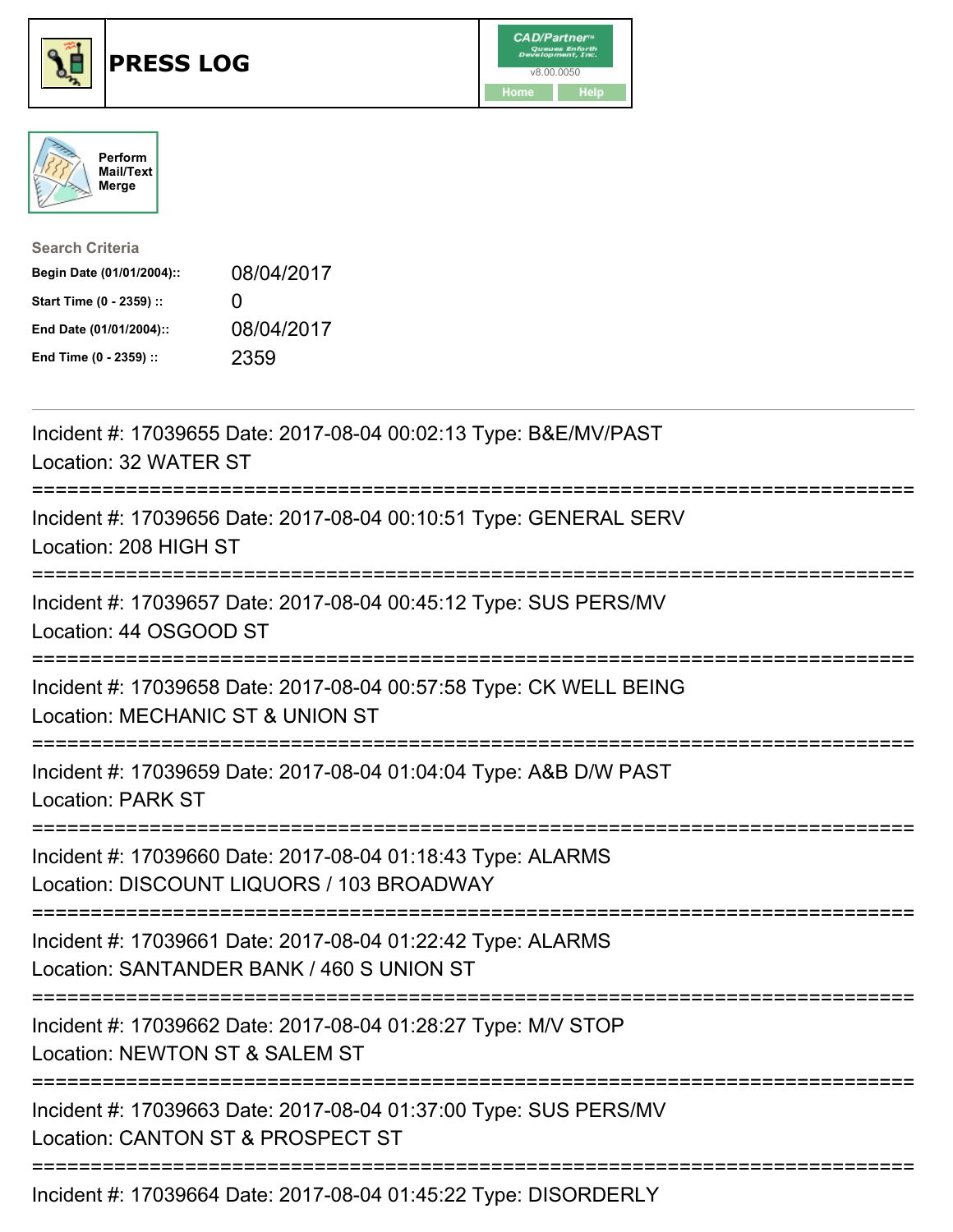Location: METHUEN ST & UNION ST =========================================================================== Incident #: 17039665 Date: 2017-08-04 01:49:12 Type: M/V STOP Location: 495 & 114 =========================================================================== Incident #: 17039666 Date: 2017-08-04 01:56:14 Type: UNWANTEDGUEST Location: 34 GREENFIELD ST =========================================================================== Incident #: 17039667 Date: 2017-08-04 02:19:55 Type: M/V STOP Location: BROADWAY & FLORENCE ST =========================================================================== Incident #: 17039668 Date: 2017-08-04 02:24:14 Type: EXTRA SURVEIL Location: 34 GREENFIELD ST =========================================================================== Incident #: 17039669 Date: 2017-08-04 02:29:03 Type: NOISE ORD Location: 204 S UNION ST FL 2 LEFT =========================================================================== Incident #: 17039671 Date: 2017-08-04 02:43:41 Type: EXTRA SURVEIL Location: LEONARD SCHOOL / 60 ALLEN ST =========================================================================== Incident #: 17039670 Date: 2017-08-04 02:43:48 Type: M/V STOP Location: CAMBRIDGE ST & S UNION ST =========================================================================== Incident #: 17039672 Date: 2017-08-04 02:49:33 Type: ALARMS Location: ELKS LODGE / 652 ANDOVER ST =========================================================================== Incident #: 17039673 Date: 2017-08-04 02:52:24 Type: M/V STOP Location: FULTON ST & PROSPECT ST =========================================================================== Incident #: 17039674 Date: 2017-08-04 03:06:35 Type: M/V STOP Location: E HAVERHILL ST & ELM ST =========================================================================== Incident #: 17039675 Date: 2017-08-04 03:14:05 Type: TRESPASSING Location: GEISLER STATE POOL / 50 HIGH ST =========================================================================== Incident #: 17039676 Date: 2017-08-04 03:15:01 Type: E911 HANGUP Location: 65 UNION ST #304 =========================================================================== Incident #: 17039677 Date: 2017-08-04 03:16:45 Type: HIT & RUN M/V Location: 57 KENDALL ST =========================================================================== Incident #: 17039678 Date: 2017-08-04 03:20:22 Type: DISORDERLY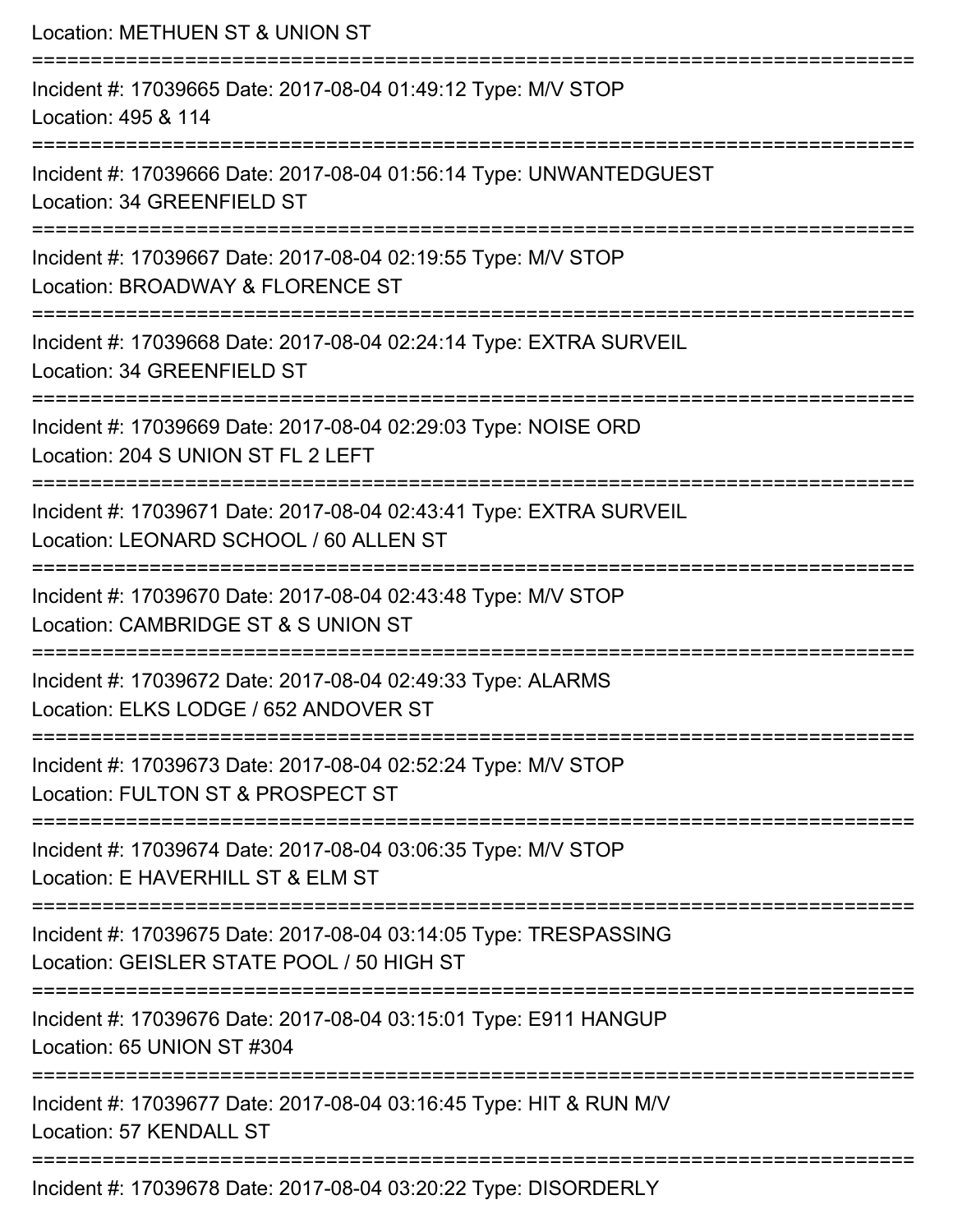| Incident #: 17039679 Date: 2017-08-04 03:25:55 Type: M/V STOP<br>Location: SO BROADWAY & MERRIMACK                                 |
|------------------------------------------------------------------------------------------------------------------------------------|
| Incident #: 17039680 Date: 2017-08-04 03:28:07 Type: THREATS<br>Location: 456 HAVERHILL ST FL 1 REAR                               |
| Incident #: 17039681 Date: 2017-08-04 03:38:53 Type: M/V STOP<br>Location: BROADWAY & CROSS ST                                     |
| Incident #: 17039682 Date: 2017-08-04 03:41:23 Type: M/V STOP<br>Location: HAVERHILL ST & WEST ST                                  |
| Incident #: 17039683 Date: 2017-08-04 04:49:41 Type: UNWANTEDGUEST<br>Location: 7-11 / 370 BROADWAY                                |
| Incident #: 17039684 Date: 2017-08-04 05:03:01 Type: SUS PERS/MV<br>Location: CUMBERLAND FARMS / 320 S BROADWAY                    |
| Incident #: 17039685 Date: 2017-08-04 05:17:48 Type: M/V STOP<br>Location: PHILLIPS ST & WINTHROP AV                               |
| Incident #: 17039686 Date: 2017-08-04 06:22:55 Type: 209A/VIOLATION<br>Location: 68 DORCHESTER ST                                  |
| Incident #: 17039687 Date: 2017-08-04 06:23:39 Type: SEX OFF. PAST<br>Location: COR UNUM MEAL CENTER / 191 SALEM ST                |
| Incident #: 17039688 Date: 2017-08-04 06:28:01 Type: ALARMS<br>Location: BELLESINI ACADEMY / 94 BRADFORD ST                        |
| Incident #: 17039689 Date: 2017-08-04 06:33:48 Type: NOISE ORD<br>Location: 97-99 BOXFORD ST                                       |
| Incident #: 17039690 Date: 2017-08-04 06:46:25 Type: ALARMS<br>Location: TRANS MAXX / 90 GLENN ST                                  |
| Incident #: 17039691 Date: 2017-08-04 07:00:55 Type: PARK & WALK<br>Location: BROADWAY & HAVERHILL ST<br>------------------------- |
| Incident #: 17039692 Date: 2017-08-04 07:20:08 Type: MAL DAMAGE                                                                    |

Location: DUNKIN DONUTS / 61 S UNION ST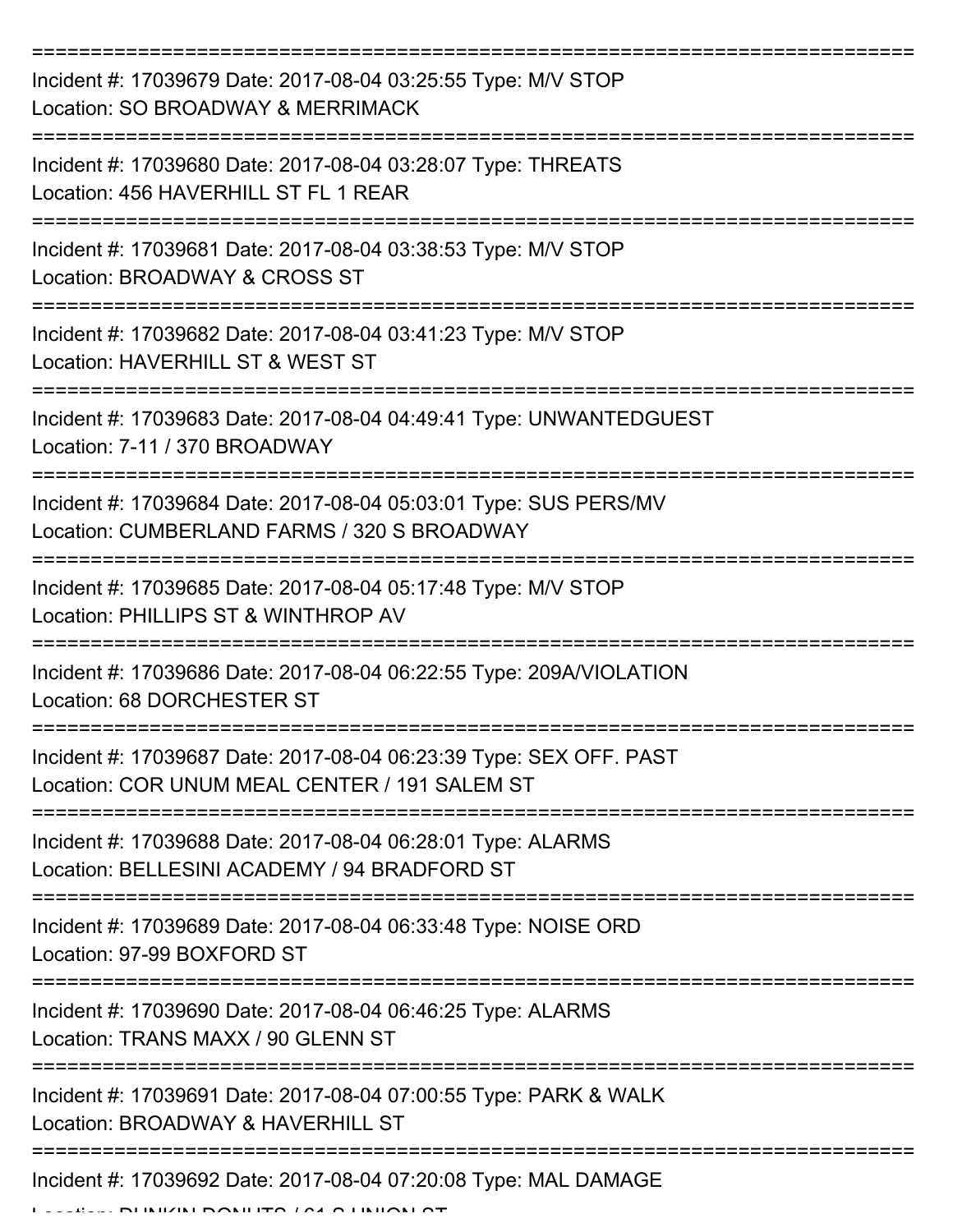| Incident #: 17039693 Date: 2017-08-04 07:35:38 Type: M/V STOP<br>Location: BERKELEY ST & E HAVERHILL ST  |
|----------------------------------------------------------------------------------------------------------|
| Incident #: 17039694 Date: 2017-08-04 07:41:13 Type: ANIMAL COMPL<br>Location: 265 WATER ST              |
| Incident #: 17039695 Date: 2017-08-04 08:12:02 Type: MV/BLOCKING<br>Location: 75 OAK ST                  |
| Incident #: 17039696 Date: 2017-08-04 08:14:35 Type: TRESPASSING<br>Location: 13 MORTON ST               |
| Incident #: 17039698 Date: 2017-08-04 08:35:38 Type: MAL DAMAGE<br>Location: JACKSON, JOHN / 2 PLISCH WY |
| Incident #: 17039697 Date: 2017-08-04 08:36:32 Type: SHOTS FIRED<br>Location: 141 MAY ST                 |
| Incident #: 17039699 Date: 2017-08-04 08:37:36 Type: LOST PROPERTY<br>Location: 209 JACKSON ST           |
| Incident #: 17039700 Date: 2017-08-04 09:04:16 Type: GENERAL SERV<br>Location: 34 WINTER ST              |
| Incident #: 17039701 Date: 2017-08-04 09:21:47 Type: NOTIFICATION<br>Location: 59 THORNDIKE ST #1        |
| Incident #: 17039702 Date: 2017-08-04 09:30:27 Type: DISTURBANCE<br>Location: 209 PARK ST                |
| Incident #: 17039703 Date: 2017-08-04 09:53:16 Type: AUTO ACC/PI<br>Location: MCCABE CT                  |
| Incident #: 17039704 Date: 2017-08-04 09:58:23 Type: M/V STOP<br>Location: S UNION ST & SALEM ST         |
| Incident #: 17039705 Date: 2017-08-04 09:58:56 Type: M/V STOP<br>Location: S UNION ST & SALEM ST         |
| Incident #: 17039706 Date: 2017-08-04 10:02:59 Type: AUTO ACC/NO PI                                      |

Location: BROADWAY & ACTON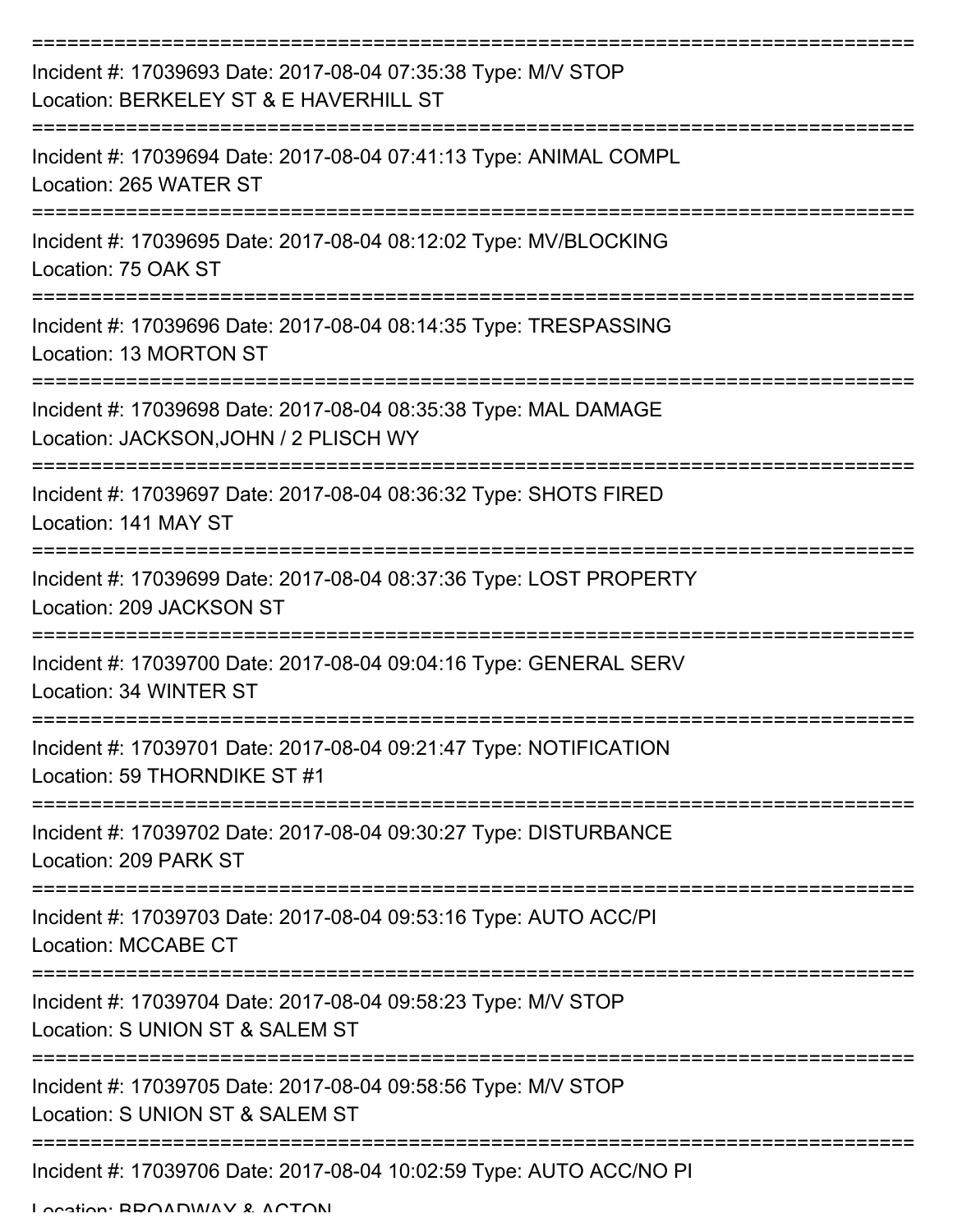| Incident #: 17039707 Date: 2017-08-04 10:05:48 Type: M/V STOP<br>Location: AMESBURY ST & LOWELL ST                      |
|-------------------------------------------------------------------------------------------------------------------------|
| Incident #: 17039708 Date: 2017-08-04 10:09:53 Type: PARK & WALK<br>Location: BRADFORD ST & BROADWAY                    |
| Incident #: 17039709 Date: 2017-08-04 10:10:32 Type: LARCENY/PAST<br>Location: 295 COMMON ST                            |
| Incident #: 17039710 Date: 2017-08-04 10:14:41 Type: LOUD NOISE<br>Location: 69 BERKELEY ST FL 3                        |
| Incident #: 17039711 Date: 2017-08-04 10:29:43 Type: HIT & RUN M/V<br>Location: 360 MERRIMACK ST                        |
| Incident #: 17039712 Date: 2017-08-04 10:36:41 Type: ASSSIT OTHER PD<br>Location: 33 WINTER ST                          |
| Incident #: 17039713 Date: 2017-08-04 10:39:15 Type: M/V STOP<br>Location: HAMPSHIRE ST & METHUEN ST                    |
| Incident #: 17039714 Date: 2017-08-04 10:51:13 Type: M/V STOP<br>Location: 342 BROADWAY                                 |
| Incident #: 17039715 Date: 2017-08-04 10:53:45 Type: INVEST CONT<br>Location: 210 ABBOTT ST                             |
| =======================<br>Incident #: 17039716 Date: 2017-08-04 10:56:34 Type: ALARM/BURG<br>Location: 100 FRANKLIN ST |
| Incident #: 17039717 Date: 2017-08-04 10:57:27 Type: ANIMAL COMPL<br>Location: 53 BOXFORD ST FL 1                       |
| Incident #: 17039718 Date: 2017-08-04 10:58:43 Type: ABAND MV<br>Location: 415 RIVERSIDE DR                             |
| Incident #: 17039719 Date: 2017-08-04 11:12:49 Type: INVESTIGATION<br>Location: 90 LOWELL ST                            |
| Incident #: 17039720 Date: 2017-08-04 11:13:27 Type: INVESTIGATION<br>Location: 90 LOWELL ST                            |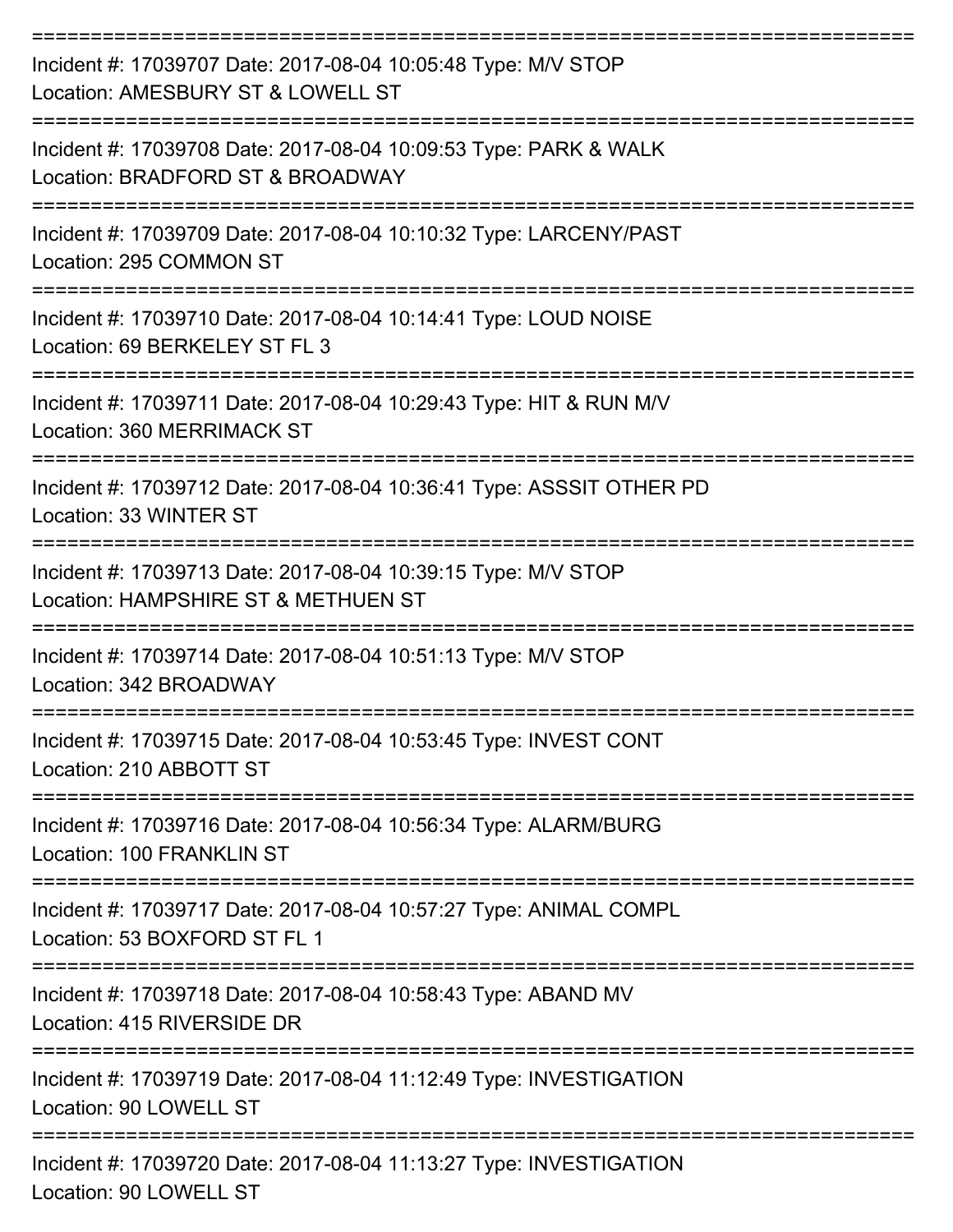| Incident #: 17039721 Date: 2017-08-04 11:16:24 Type: SHOPLIFTING<br>Location: 700 ESSEX ST                                             |
|----------------------------------------------------------------------------------------------------------------------------------------|
| ===============================<br>Incident #: 17039722 Date: 2017-08-04 11:25:35 Type: M/V STOP<br>Location: HANCOCK ST & MELROSE TER |
| Incident #: 17039723 Date: 2017-08-04 11:28:00 Type: TOW OF M/V<br>Location: 137 WEST ST<br>======================================     |
| Incident #: 17039724 Date: 2017-08-04 11:32:38 Type: WARRANT SERVE<br>Location: 342 BROADWAY                                           |
| Incident #: 17039725 Date: 2017-08-04 11:42:54 Type: M/V STOP<br>Location: CAMBRIDGE ST & WINTHROP AV<br>===================           |
| Incident #: 17039726 Date: 2017-08-04 11:46:48 Type: UNKNOWN PROB<br>Location: 50 ISLAND ST                                            |
| Incident #: 17039727 Date: 2017-08-04 12:04:49 Type: M/V STOP<br>Location: CENTRE ST & WILLOW ST                                       |
| Incident #: 17039728 Date: 2017-08-04 12:05:47 Type: AUTO ACC/NO PI<br>Location: 18 BROADWAY AV                                        |
| Incident #: 17039729 Date: 2017-08-04 12:10:10 Type: M/V STOP<br>Location: BROADWAY & COMMON ST                                        |
| Incident #: 17039730 Date: 2017-08-04 12:14:27 Type: KEEP PEACE<br>Location: 66 BAILEY ST #1                                           |
| Incident #: 17039732 Date: 2017-08-04 12:20:47 Type: MAL DAMAGE<br>Location: 267 S BROADWAY #A                                         |
| Incident #: 17039731 Date: 2017-08-04 12:21:02 Type: M/V STOP<br>Location: MARKET ST & PARKER ST                                       |
| Incident #: 17039733 Date: 2017-08-04 12:30:09 Type: MEDIC SUPPORT<br>Location: 18 BELLEVUE ST                                         |
| ============================<br>Incident #: 17039734 Date: 2017-08-04 13:00:59 Type: PARK & WALK<br>Location: AMES ST & YALE ST        |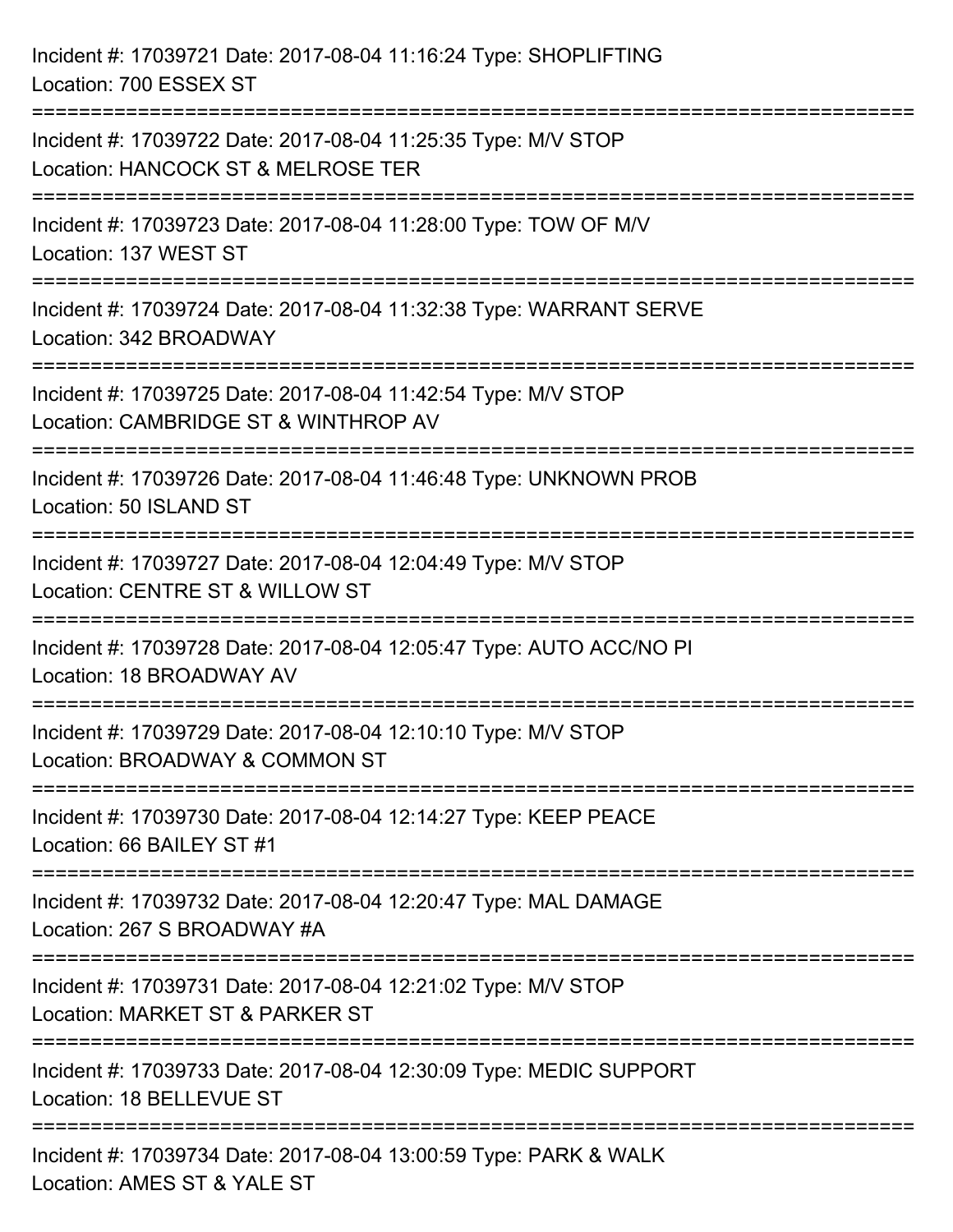| Incident #: 17039735 Date: 2017-08-04 13:05:41 Type: MAN DOWN<br>Location: 380 HAVERHILL ST                                                       |
|---------------------------------------------------------------------------------------------------------------------------------------------------|
| Incident #: 17039736 Date: 2017-08-04 13:07:44 Type: MV/BLOCKING<br>Location: 92 EXETER ST                                                        |
| Incident #: 17039737 Date: 2017-08-04 13:23:14 Type: AUTO ACC/PED<br>Location: CVS PHARMACY / 266 BROADWAY<br>=================================== |
| Incident #: 17039738 Date: 2017-08-04 13:30:00 Type: MAN DOWN<br>Location: 400 CANAL ST                                                           |
| Incident #: 17039739 Date: 2017-08-04 13:35:09 Type: UNWANTEDGUEST<br>Location: 360 BROADWAY                                                      |
| Incident #: 17039740 Date: 2017-08-04 13:56:59 Type: CK WELL BEING<br>Location: 14 BROADWAY AV                                                    |
| Incident #: 17039741 Date: 2017-08-04 14:01:30 Type: 209A/SERVE<br>Location: 35 COMMON ST                                                         |
| Incident #: 17039742 Date: 2017-08-04 14:11:36 Type: CK WELL BEING<br>Location: 570 S UNION ST #10                                                |
| Incident #: 17039743 Date: 2017-08-04 14:19:23 Type: 911 HANG UP<br>Location: 59 LAWRENCE ST                                                      |
| Incident #: 17039744 Date: 2017-08-04 14:22:47 Type: CK WELL BEING<br>Location: 65 UNION ST #201                                                  |
| Incident #: 17039745 Date: 2017-08-04 14:50:46 Type: SEX OFFENDER<br>Location: 90 LOWELL ST                                                       |
| Incident #: 17039746 Date: 2017-08-04 15:01:15 Type: SUS PERS/MV<br>Location: BERKELEY ST & KNOX ST                                               |
| Incident #: 17039747 Date: 2017-08-04 15:03:52 Type: DISTURBANCE<br>Location: 106 BRADFORD ST                                                     |
| Incident #: 17039748 Date: 2017-08-04 15:07:51 Type: SUS PERS/MV<br><b>Location: HOWARD ST</b>                                                    |

===========================================================================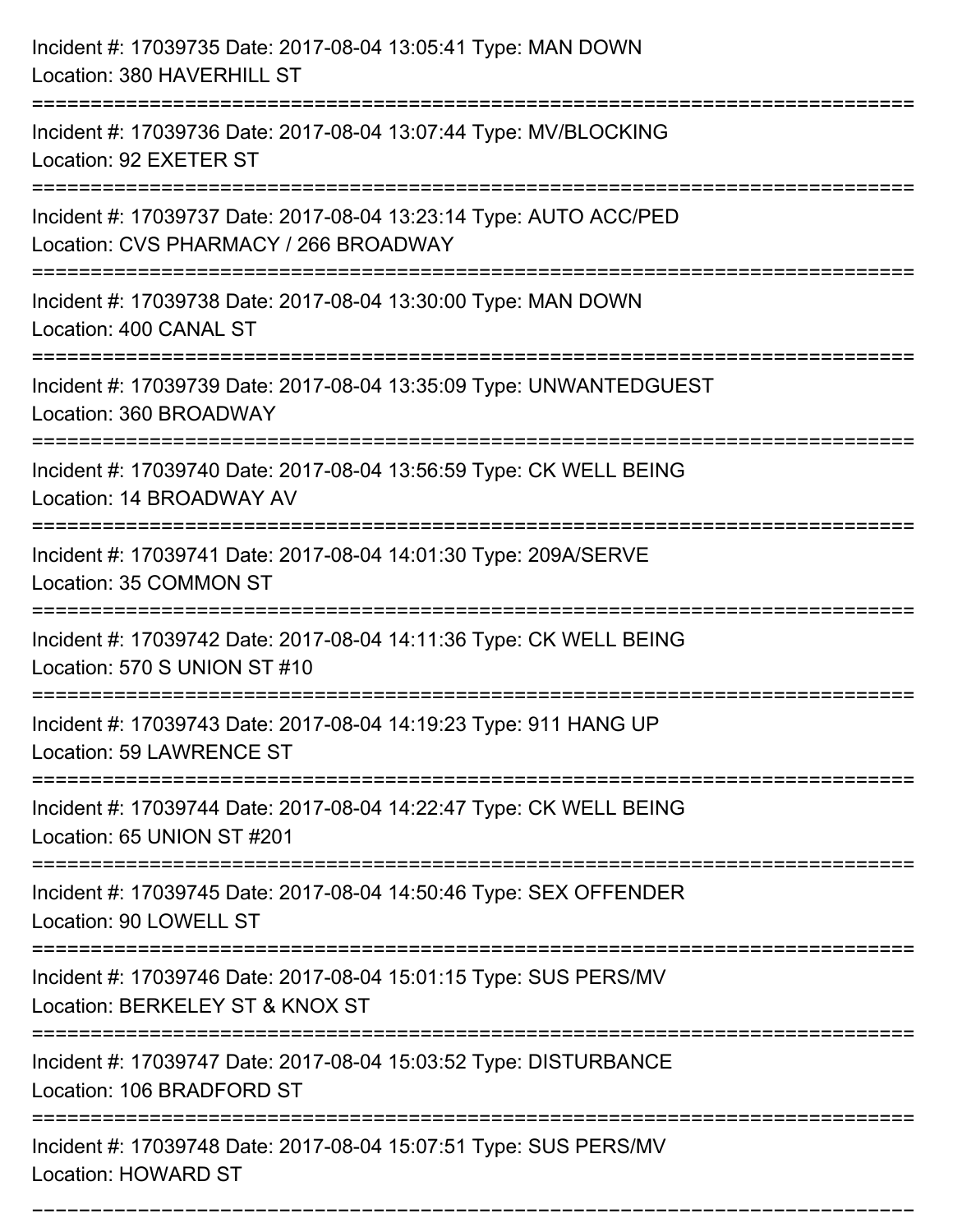| Incident #: 17039749 Date: 2017-08-04 15:12:08 Type: LOST PROPERTY<br>Location: 137 LAWRENCE ST                                          |
|------------------------------------------------------------------------------------------------------------------------------------------|
| Incident #: 17039750 Date: 2017-08-04 15:18:23 Type: 911 HANG UP<br><b>Location: 265 MERRIMACK ST</b>                                    |
| Incident #: 17039751 Date: 2017-08-04 15:20:51 Type: MAL DAMAGE<br>Location: 246 E HAVERHILL ST FL 3<br>:=============================== |
| Incident #: 17039752 Date: 2017-08-04 15:24:48 Type: DRUG EVIDENCE<br>Location: ALLYN TER & BUSWELL ST                                   |
| Incident #: 17039754 Date: 2017-08-04 15:26:01 Type: A&B PAST<br><b>Location: 12 METHUEN ST</b>                                          |
| Incident #: 17039753 Date: 2017-08-04 15:27:01 Type: SUICIDE ATTEMPT<br>Location: 120 BROADWAY                                           |
| Incident #: 17039755 Date: 2017-08-04 15:28:29 Type: AUTO ACC/NO PI<br>Location: MARKET ST & S UNION ST                                  |
| Incident #: 17039756 Date: 2017-08-04 15:30:54 Type: UNWANTEDGUEST<br>Location: 700 ESSEX ST                                             |
| Incident #: 17039757 Date: 2017-08-04 15:32:09 Type: M/V STOP<br>Location: 73 WINTHROP AV                                                |
| Incident #: 17039758 Date: 2017-08-04 15:39:50 Type: UNWANTEDGUEST<br>Location: 420 ESSEX ST                                             |
| Incident #: 17039759 Date: 2017-08-04 15:54:07 Type: M/V STOP<br>Location: 39 MEDFORD                                                    |
| Incident #: 17039760 Date: 2017-08-04 16:17:28 Type: NOTIFICATION<br>Location: 187 CHESTNUT ST                                           |
| Incident #: 17039761 Date: 2017-08-04 16:30:18 Type: AUTO ACC/NO PI<br><b>Location: CENTRAL BRIDGE</b>                                   |
| Incident #: 17039762 Date: 2017-08-04 16:41:35 Type: SUS PERS/MV<br><b>Location: MIDDLEBURY ST</b>                                       |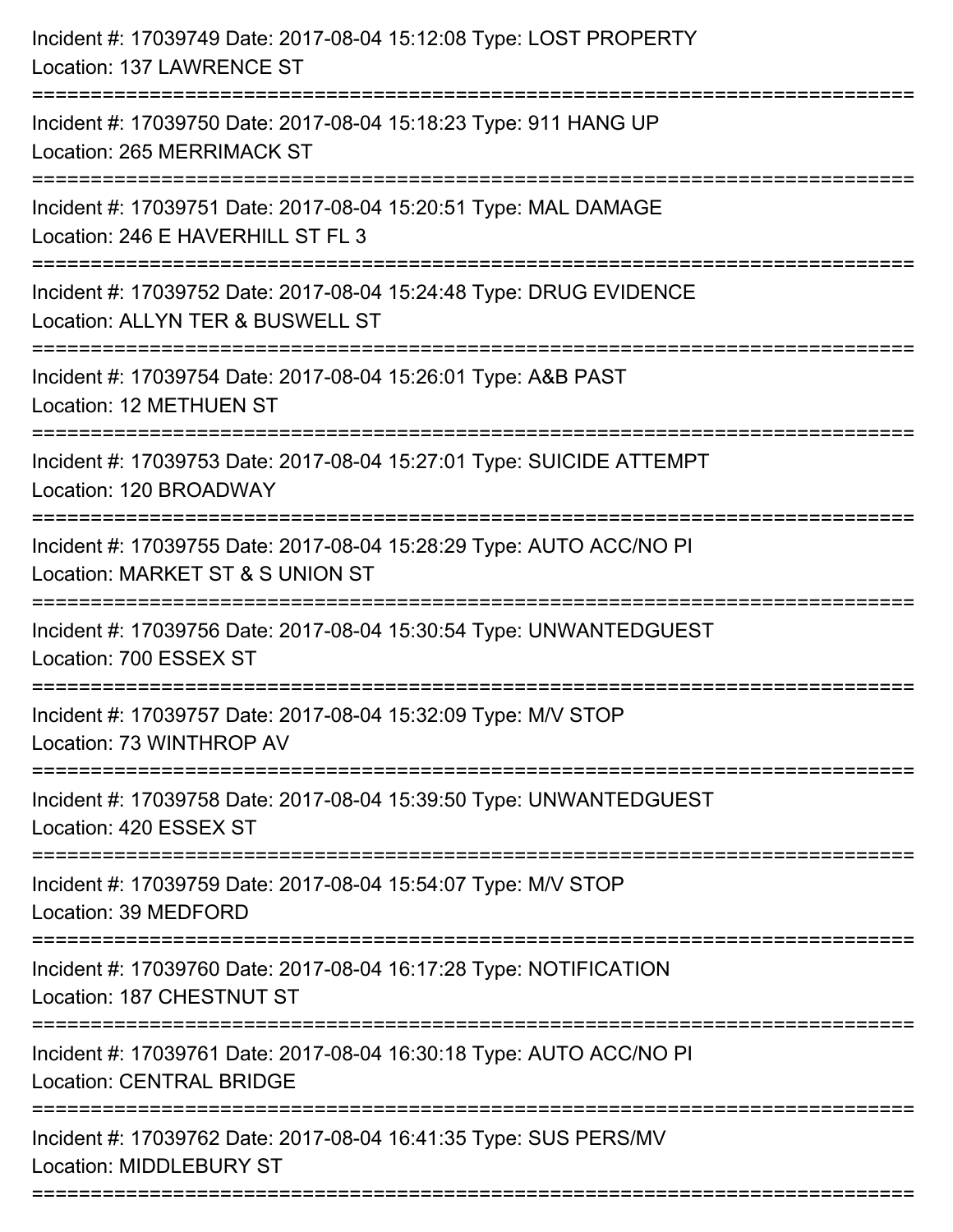| Incident #: 17039764 Date: 2017-08-04 16:58:39 Type: DOMESTIC/PROG<br>Location: 85 WARREN ST<br>:============================<br>Incident #: 17039765 Date: 2017-08-04 17:03:21 Type: MEDIC SUPPORT<br>Location: 46 S BOWDOIN ST<br>Incident #: 17039766 Date: 2017-08-04 17:24:22 Type: AUTO ACC/NO PI<br>Location: ANDOVER ST & S UNION ST<br>=============================<br>Incident #: 17039767 Date: 2017-08-04 17:29:36 Type: AUTO ACC/NO PI<br>Location: ANDOVER ST & NEWTON ST<br>Incident #: 17039768 Date: 2017-08-04 17:34:26 Type: MAL DAMAGE<br>Location: 108 OXFORD ST<br>-----------------------------<br>Incident #: 17039769 Date: 2017-08-04 17:34:28 Type: GENERAL SERV<br>Location: TRAIN STATION / 211 MERRIMACK ST<br>=====================<br>Incident #: 17039770 Date: 2017-08-04 17:50:02 Type: M/V STOP<br>Location: MELVIN ST & WINTER ST<br>Incident #: 17039771 Date: 2017-08-04 17:52:28 Type: ALARM/BURG<br>Location: 250 HAVERHILL ST<br>Incident #: 17039772 Date: 2017-08-04 17:58:33 Type: SUICIDE ATTEMPT<br><b>Location: ALL BRIDGES</b><br>Incident #: 17039773 Date: 2017-08-04 17:59:16 Type: SUS PERS/MV<br>Location: BRUCE SCHOOL ANNEX / 483 LOWELL ST<br>Incident #: 17039774 Date: 2017-08-04 18:01:34 Type: DISORDERLY<br>Location: 107 S BROADWAY<br>Incident #: 17039775 Date: 2017-08-04 18:23:56 Type: M/V STOP<br>Location: CANAL ST & UNION ST<br>Incident #: 17039776 Date: 2017-08-04 18:28:51 Type: M/V STOP<br>Location: CANAL ST & MARSTON ST | Location: MCDONALDS / 50 BROADWAY |
|-----------------------------------------------------------------------------------------------------------------------------------------------------------------------------------------------------------------------------------------------------------------------------------------------------------------------------------------------------------------------------------------------------------------------------------------------------------------------------------------------------------------------------------------------------------------------------------------------------------------------------------------------------------------------------------------------------------------------------------------------------------------------------------------------------------------------------------------------------------------------------------------------------------------------------------------------------------------------------------------------------------------------------------------------------------------------------------------------------------------------------------------------------------------------------------------------------------------------------------------------------------------------------------------------------------------------------------------------------------------------------------------------------------------------------------------------------------------------------------------------------------|-----------------------------------|
|                                                                                                                                                                                                                                                                                                                                                                                                                                                                                                                                                                                                                                                                                                                                                                                                                                                                                                                                                                                                                                                                                                                                                                                                                                                                                                                                                                                                                                                                                                           |                                   |
|                                                                                                                                                                                                                                                                                                                                                                                                                                                                                                                                                                                                                                                                                                                                                                                                                                                                                                                                                                                                                                                                                                                                                                                                                                                                                                                                                                                                                                                                                                           |                                   |
|                                                                                                                                                                                                                                                                                                                                                                                                                                                                                                                                                                                                                                                                                                                                                                                                                                                                                                                                                                                                                                                                                                                                                                                                                                                                                                                                                                                                                                                                                                           |                                   |
|                                                                                                                                                                                                                                                                                                                                                                                                                                                                                                                                                                                                                                                                                                                                                                                                                                                                                                                                                                                                                                                                                                                                                                                                                                                                                                                                                                                                                                                                                                           |                                   |
|                                                                                                                                                                                                                                                                                                                                                                                                                                                                                                                                                                                                                                                                                                                                                                                                                                                                                                                                                                                                                                                                                                                                                                                                                                                                                                                                                                                                                                                                                                           |                                   |
|                                                                                                                                                                                                                                                                                                                                                                                                                                                                                                                                                                                                                                                                                                                                                                                                                                                                                                                                                                                                                                                                                                                                                                                                                                                                                                                                                                                                                                                                                                           |                                   |
|                                                                                                                                                                                                                                                                                                                                                                                                                                                                                                                                                                                                                                                                                                                                                                                                                                                                                                                                                                                                                                                                                                                                                                                                                                                                                                                                                                                                                                                                                                           |                                   |
|                                                                                                                                                                                                                                                                                                                                                                                                                                                                                                                                                                                                                                                                                                                                                                                                                                                                                                                                                                                                                                                                                                                                                                                                                                                                                                                                                                                                                                                                                                           |                                   |
|                                                                                                                                                                                                                                                                                                                                                                                                                                                                                                                                                                                                                                                                                                                                                                                                                                                                                                                                                                                                                                                                                                                                                                                                                                                                                                                                                                                                                                                                                                           |                                   |
|                                                                                                                                                                                                                                                                                                                                                                                                                                                                                                                                                                                                                                                                                                                                                                                                                                                                                                                                                                                                                                                                                                                                                                                                                                                                                                                                                                                                                                                                                                           |                                   |
|                                                                                                                                                                                                                                                                                                                                                                                                                                                                                                                                                                                                                                                                                                                                                                                                                                                                                                                                                                                                                                                                                                                                                                                                                                                                                                                                                                                                                                                                                                           |                                   |
|                                                                                                                                                                                                                                                                                                                                                                                                                                                                                                                                                                                                                                                                                                                                                                                                                                                                                                                                                                                                                                                                                                                                                                                                                                                                                                                                                                                                                                                                                                           |                                   |
|                                                                                                                                                                                                                                                                                                                                                                                                                                                                                                                                                                                                                                                                                                                                                                                                                                                                                                                                                                                                                                                                                                                                                                                                                                                                                                                                                                                                                                                                                                           |                                   |

Incident #: 1703977 Date: 2017 08 04 18:29:03 Type: Disturbance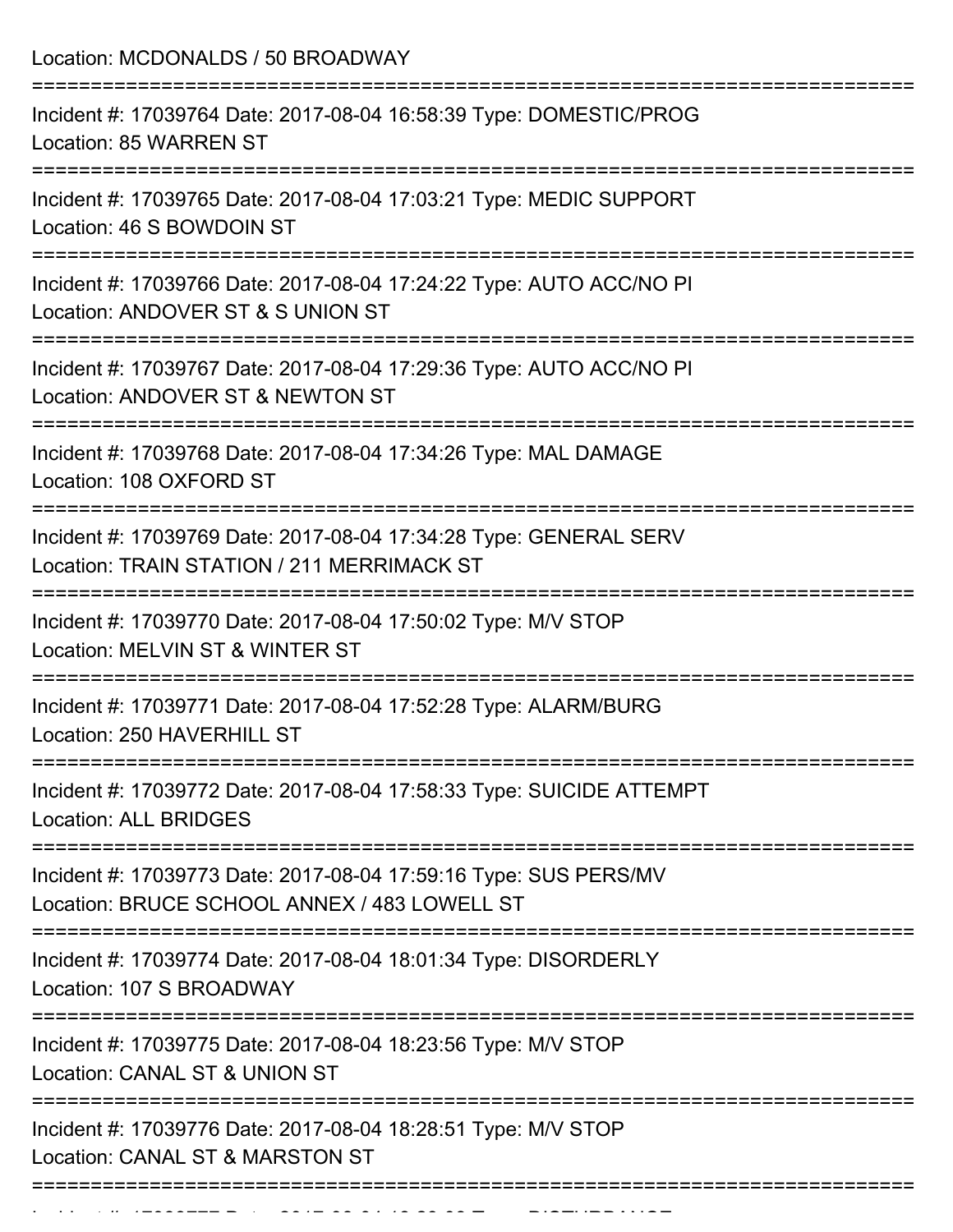Location: 116 NEWTON ST

=========================================================================== Incident #: 17039778 Date: 2017-08-04 18:33:40 Type: A&B PAST Location: 325 ESSEX ST =========================================================================== Incident #: 17039779 Date: 2017-08-04 18:34:30 Type: HIT & RUN M/V Location: HAVERHILL ST & LAWRENCE ST =========================================================================== Incident #: 17039780 Date: 2017-08-04 18:36:23 Type: WARRANT SERVE Location: CARRIBBEAN BAKERY / 205 BROADWAY =========================================================================== Incident #: 17039781 Date: 2017-08-04 18:54:44 Type: SUS PERS/MV Location: CONGRESS ST & HAVERHILL ST =========================================================================== Incident #: 17039782 Date: 2017-08-04 19:01:27 Type: LOUD NOISE Location: 25 MILTON ST =========================================================================== Incident #: 17039783 Date: 2017-08-04 19:13:07 Type: AUTO ACC/NO PI Location: LAWRENCE ST & OAK ST =========================================================================== Incident #: 17039784 Date: 2017-08-04 19:13:23 Type: NOISE ORD Location: MARKET ST & PARKER ST =========================================================================== Incident #: 17039785 Date: 2017-08-04 19:18:30 Type: M/V STOP Location: HAVERHILL ST & LAWRENCE ST =========================================================================== Incident #: 17039786 Date: 2017-08-04 19:31:11 Type: WARRANT SERVE Location: 32 LAWRENCE ST =========================================================================== Incident #: 17039787 Date: 2017-08-04 19:33:18 Type: NOISE ORD Location: 232 BAILEY ST =========================================================================== Incident #: 17039788 Date: 2017-08-04 19:37:18 Type: LOUD NOISE Location: 321 EAST HAVERHILL ST =========================================================================== Incident #: 17039789 Date: 2017-08-04 19:39:12 Type: LOUD NOISE Location: F HAVERHILL ST & JOSEPHINE AV =========================================================================== Incident #: 17039790 Date: 2017-08-04 19:54:00 Type: HIT & RUN M/V Location: LAWRENCE ST & MYRTLE ST ===========================================================================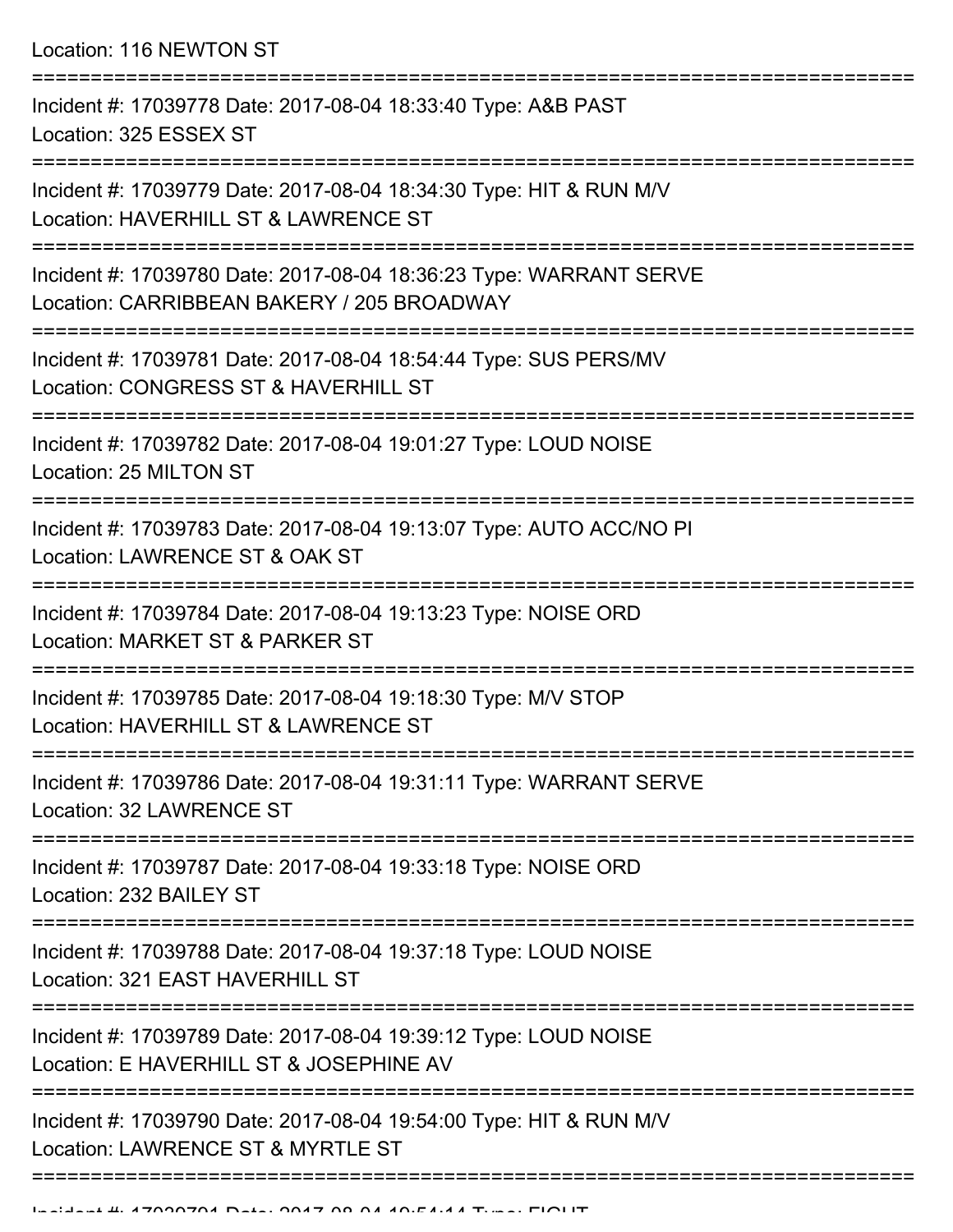| Location: BAILEY ST & SHAWSHEEN RD                                                                                                                 |
|----------------------------------------------------------------------------------------------------------------------------------------------------|
| Incident #: 17039792 Date: 2017-08-04 19:54:55 Type: DISTURBANCE<br>Location: 232 BAILEY ST                                                        |
| Incident #: 17039793 Date: 2017-08-04 20:02:26 Type: NOISE ORD<br>Location: LA CAVA / METHUEN ST & UNION ST                                        |
| Incident #: 17039794 Date: 2017-08-04 20:02:35 Type: TRESPASSING<br><b>Location: WEST ST</b>                                                       |
| Incident #: 17039795 Date: 2017-08-04 20:07:30 Type: VIO 209A<br>Location: 130 BAILEY ST                                                           |
| Incident #: 17039796 Date: 2017-08-04 20:29:57 Type: NOISE ORD<br>Location: 432 HOWARD ST<br>---------------------------------<br>---------------- |
| Incident #: 17039797 Date: 2017-08-04 20:30:08 Type: M/V STOP<br>Location: MERRIMACK ST & S UNION ST                                               |
| Incident #: 17039799 Date: 2017-08-04 20:33:56 Type: SHOTS FIRED<br>Location: CLEVELAND ST & HAMLET ST                                             |
| Incident #: 17039798 Date: 2017-08-04 20:34:19 Type: M/V STOP<br>Location: MERRIMACK ST & OSGOOD ST                                                |
| Incident #: 17039800 Date: 2017-08-04 20:35:30 Type: M/V STOP<br>Location: BROADWAY & TREMONT ST                                                   |
| Incident #: 17039801 Date: 2017-08-04 20:41:00 Type: NOISE ORD<br>Location: CYPRESS AV & PEARL ST                                                  |
| Incident #: 17039802 Date: 2017-08-04 20:42:51 Type: M/V STOP<br>Location: 232 BAILEY ST                                                           |
| Incident #: 17039803 Date: 2017-08-04 20:48:05 Type: AUTO ACC/PED<br>Location: AMESBURY ST & CANAL ST                                              |
| Incident #: 17039804 Date: 2017-08-04 20:59:27 Type: AUTO ACC/NO PI<br>Location: 104 MARSTON ST                                                    |
|                                                                                                                                                    |

Incident #: 17039805 Date: 2017-08-04 21:00:27 Type: 911 HANG UP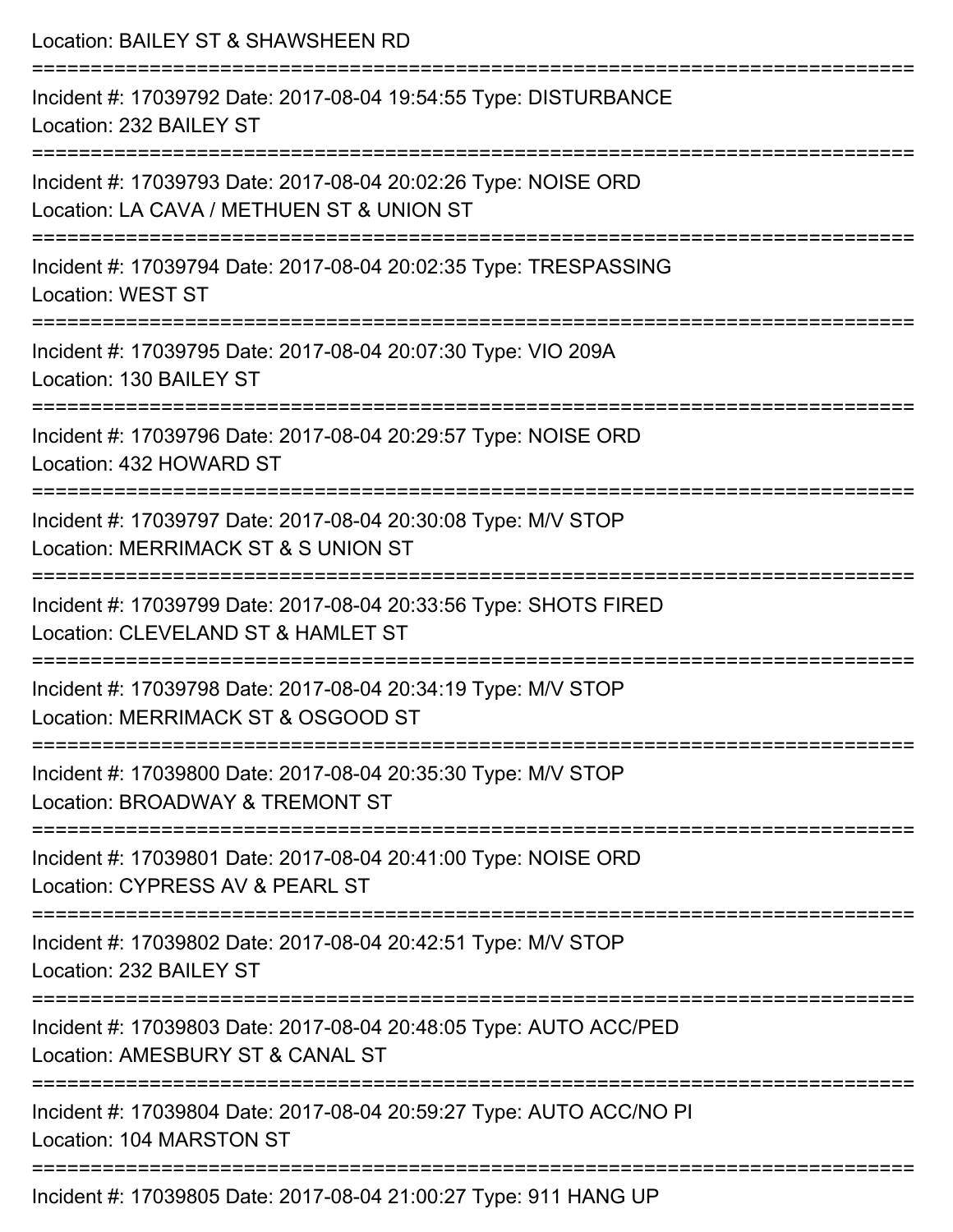| Incident #: 17039806 Date: 2017-08-04 21:03:55 Type: ANIMAL COMPL<br><b>Location: CAMELLA TEOLI WY</b>             |
|--------------------------------------------------------------------------------------------------------------------|
| Incident #: 17039807 Date: 2017-08-04 21:07:17 Type: STOL/MV/PAS<br>Location: 188 BOXFORD ST                       |
| Incident #: 17039808 Date: 2017-08-04 21:09:11 Type: NOISE ORD<br>Location: 570 HAMPSHIRE ST                       |
| Incident #: 17039809 Date: 2017-08-04 21:23:33 Type: AUTO ACC/PED<br>Location: 194 PARK ST                         |
| Incident #: 17039810 Date: 2017-08-04 21:27:10 Type: NOISE ORD<br>Location: 25 CRESCENT ST                         |
| Incident #: 17039811 Date: 2017-08-04 21:28:18 Type: TRESPASSING<br>Location: 151 WEST ST                          |
| Incident #: 17039812 Date: 2017-08-04 21:58:10 Type: KEEP PEACE<br>Location: 220 MERRIMACK ST #330 FL 3            |
| Incident #: 17039813 Date: 2017-08-04 22:05:12 Type: TRESPASSING<br>Location: GEISLER STATE POOL / 50 HIGH ST      |
| Incident #: 17039814 Date: 2017-08-04 22:09:16 Type: DOMESTIC/PROG<br>Location: SAL'S RESTURANT / 354 MERRIMACK ST |
| Incident #: 17039815 Date: 2017-08-04 22:17:45 Type: DISTURBANCE<br>Location: 232 BAILEY ST                        |
| Incident #: 17039816 Date: 2017-08-04 22:33:30 Type: M/V STOP<br>Location: MERRIMACK ST & S UNION ST               |
| Incident #: 17039817 Date: 2017-08-04 22:33:43 Type: SPECIAL CHECK<br>Location: 232 BAILEY ST                      |
| Incident #: 17039818 Date: 2017-08-04 22:34:55 Type: RECOV/STOL/MV<br>Location: BEACON ST & DUCKETT AV             |
| Incident #: 17039819 Date: 2017-08-04 22:39:10 Type: AUTO ACC/PI                                                   |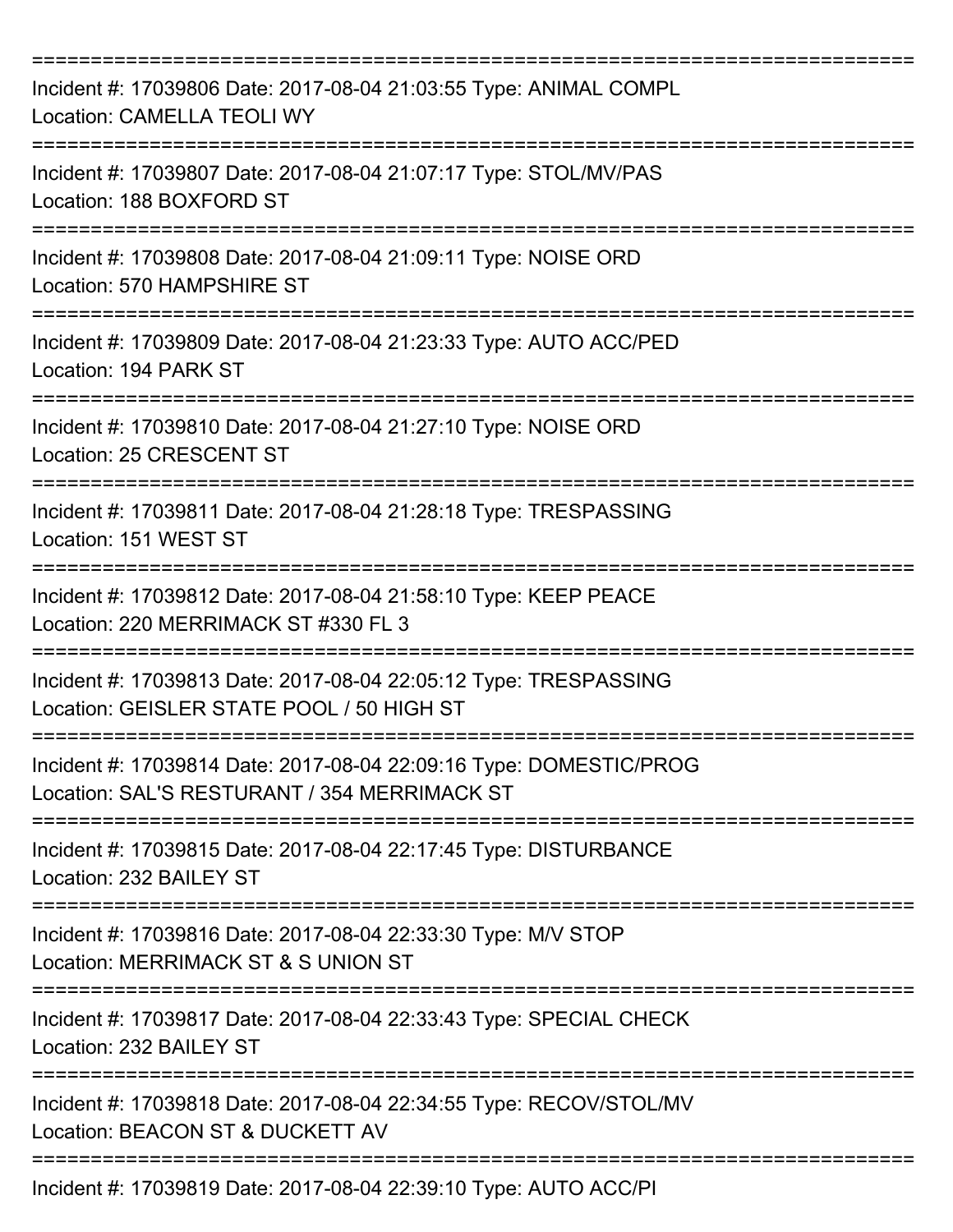| Incident #: 17039820 Date: 2017-08-04 22:48:32 Type: LOST PROPERTY<br>Location: 79 CARVER ST              |
|-----------------------------------------------------------------------------------------------------------|
| Incident #: 17039821 Date: 2017-08-04 22:51:01 Type: MEDIC SUPPORT<br>Location: 101 SHAWSHEEN RD #8       |
| Incident #: 17039822 Date: 2017-08-04 22:54:28 Type: SUS PERS/MV<br>Location: BROADWAY & COMMON ST        |
| Incident #: 17039823 Date: 2017-08-04 23:00:29 Type: SUS PERS/MV<br>Location: 72 EVERETTE                 |
| Incident #: 17039824 Date: 2017-08-04 23:06:00 Type: MV/BLOCKING<br><b>Location: MCKINLEY AV</b>          |
| Incident #: 17039825 Date: 2017-08-04 23:13:52 Type: NOISE ORD<br>Location: 23 BOWDOIN ST                 |
| Incident #: 17039826 Date: 2017-08-04 23:15:38 Type: DISORDERLY<br>Location: BAILEY ST & OSGOOD ST        |
| Incident #: 17039827 Date: 2017-08-04 23:15:43 Type: SUS PERS/MV<br>Location: 700 ESSEX ST                |
| Incident #: 17039828 Date: 2017-08-04 23:18:28 Type: ALARM/BURG<br>Location: LEAHY SCHOOL / 100 ERVING AV |
| Incident #: 17039829 Date: 2017-08-04 23:29:04 Type: ALARM/BURG<br>Location: 479 BROADWAY                 |
| Incident #: 17039830 Date: 2017-08-04 23:29:16 Type: ALARM/BURG<br>Location: 51 S CANAL                   |
| Incident #: 17039831 Date: 2017-08-04 23:44:36 Type: SHOTS FIRED<br>Location: 232 BAILEY ST               |
| Incident #: 17039832 Date: 2017-08-04 23:48:11 Type: NOISE ORD<br>Location: 69 PARKER ST                  |
| Incident #: 17039833 Date: 2017-08-04 23:49:35 Type: M/V STOP                                             |